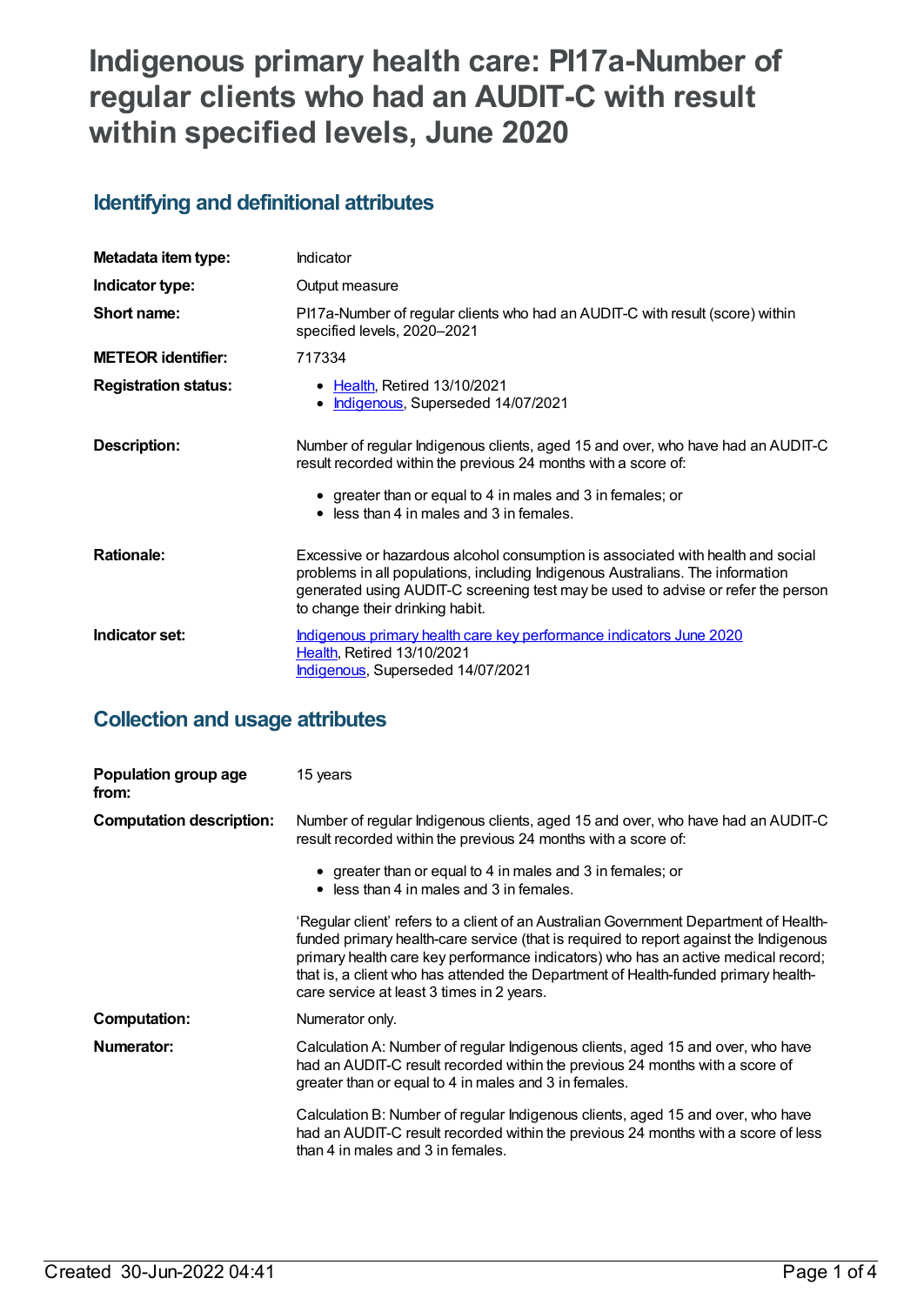[Person—age,](https://meteor.aihw.gov.au/content/303794) total years N[NN]

**Data Source**

[Indigenous](https://meteor.aihw.gov.au/content/430643) primary health care data collection

**NMDS / DSS**

[Indigenous](https://meteor.aihw.gov.au/content/715320) primary health care NBEDS 2020–21

### **Data Element / Data Set**

[Person—AUDIT-C](https://meteor.aihw.gov.au/content/585194) result, code N

**Data Source**

[Indigenous](https://meteor.aihw.gov.au/content/430643) primary health care data collection

**NMDS / DSS**

[Indigenous](https://meteor.aihw.gov.au/content/715320) primary health care NBEDS 2020–21

#### **Data Element / Data Set**

[Person—Indigenous](https://meteor.aihw.gov.au/content/602543) status, code N

**Data Source**

[Indigenous](https://meteor.aihw.gov.au/content/430643) primary health care data collection

**NMDS / DSS**

[Indigenous](https://meteor.aihw.gov.au/content/715320) primary health care NBEDS 2020–21

#### **Data Element / Data Set**

Person-regular client indicator, yes/no code N

**Data Source**

[Indigenous](https://meteor.aihw.gov.au/content/430643) primary health care data collection

#### **NMDS / DSS**

[Indigenous](https://meteor.aihw.gov.au/content/715320) primary health care NBEDS 2020–21

#### **Disaggregation:** 1. Sex:

a) Male

b) Female

2. Age group: a) 15–24 years b) 25–34 years c) 35–44 years d) 45–54 years e) 55–64 years f) 65 years and over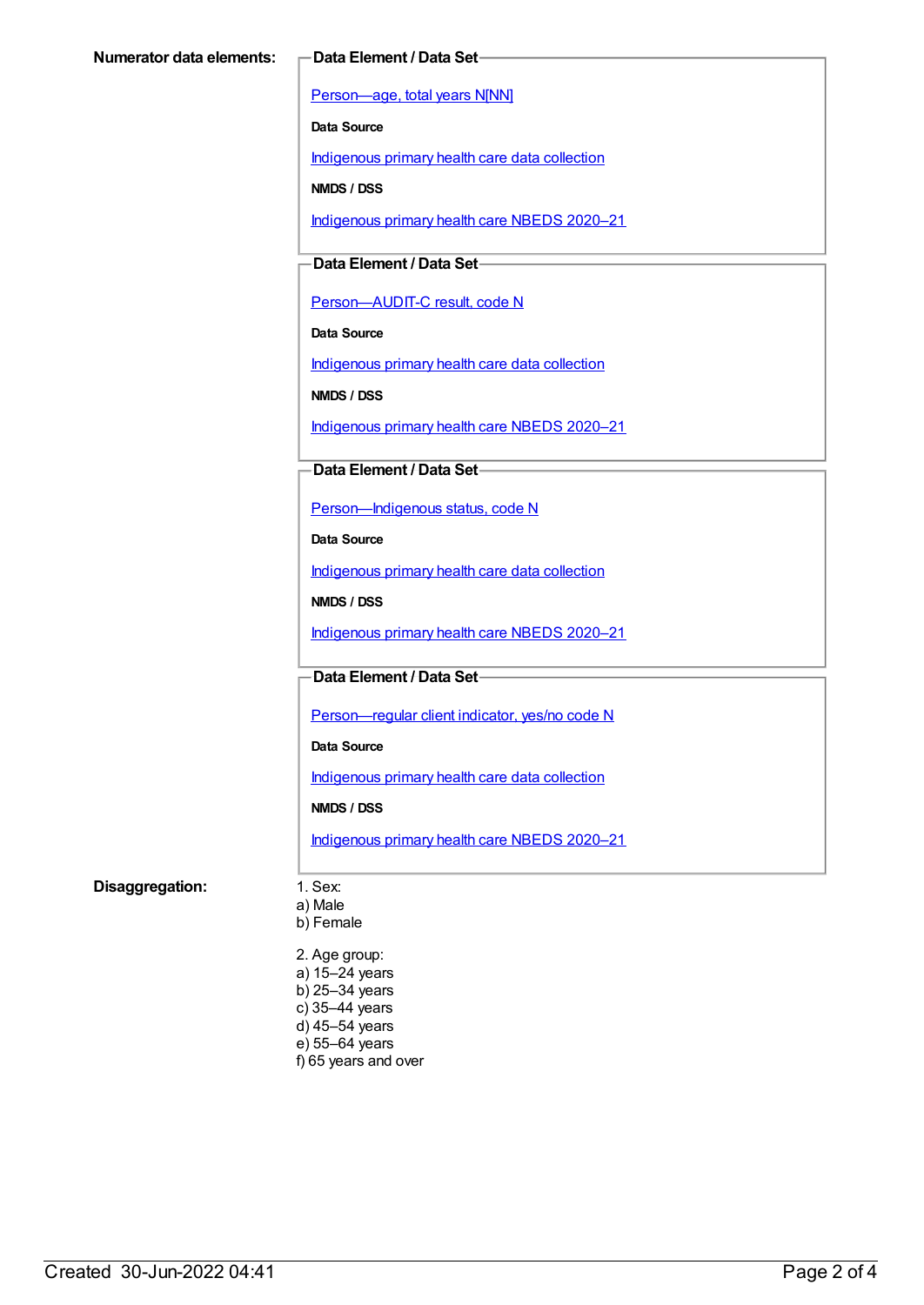| <b>Disaggregation data</b><br>elements: | Data Element / Data Set-                                                                                                                                                                                                                                                                                         |
|-----------------------------------------|------------------------------------------------------------------------------------------------------------------------------------------------------------------------------------------------------------------------------------------------------------------------------------------------------------------|
|                                         | Person-age, total years N[NN]                                                                                                                                                                                                                                                                                    |
|                                         | Data Source                                                                                                                                                                                                                                                                                                      |
|                                         | Indigenous primary health care data collection                                                                                                                                                                                                                                                                   |
|                                         | NMDS / DSS                                                                                                                                                                                                                                                                                                       |
|                                         | Indigenous primary health care NBEDS 2020-21                                                                                                                                                                                                                                                                     |
|                                         | Data Element / Data Set-                                                                                                                                                                                                                                                                                         |
|                                         | Person-sex, code X                                                                                                                                                                                                                                                                                               |
|                                         | Data Source                                                                                                                                                                                                                                                                                                      |
|                                         | Indigenous primary health care data collection                                                                                                                                                                                                                                                                   |
|                                         | NMDS / DSS                                                                                                                                                                                                                                                                                                       |
|                                         | Indigenous primary health care NBEDS 2020-21                                                                                                                                                                                                                                                                     |
| Comments:                               | This indicator covers a 24 month reporting period from 1 January 2020 to 31<br>December 2021:                                                                                                                                                                                                                    |
|                                         | • Indigenous primary health care NBEDS 2019-20 covers the period<br>01/01/2020 to 30/06/2020<br>• Indigenous primary health care NBEDS 2020-21 covers the period<br>01/07/2020 to 30/06/2021<br>Indigenous primary health care NBEDS 2021-22 (to be released) will cover<br>the period 01/07/2021 to 31/12/2021. |

### **Representational attributes**

| Count   |
|---------|
| Real    |
| Person  |
| N[N(6)] |
|         |

## **Indicator conceptual framework**

| <b>Framework and</b> | <b>Health Behaviours</b> |
|----------------------|--------------------------|
| dimensions:          |                          |

### **Data source attributes**

| Data sources: | Data Source                                    |
|---------------|------------------------------------------------|
|               | Indigenous primary health care data collection |
|               | Frequency                                      |
|               | 6 monthly                                      |
|               | Data custodian                                 |
|               | Australian Institute of Health and Welfare.    |
|               |                                                |

### **Source and reference attributes**